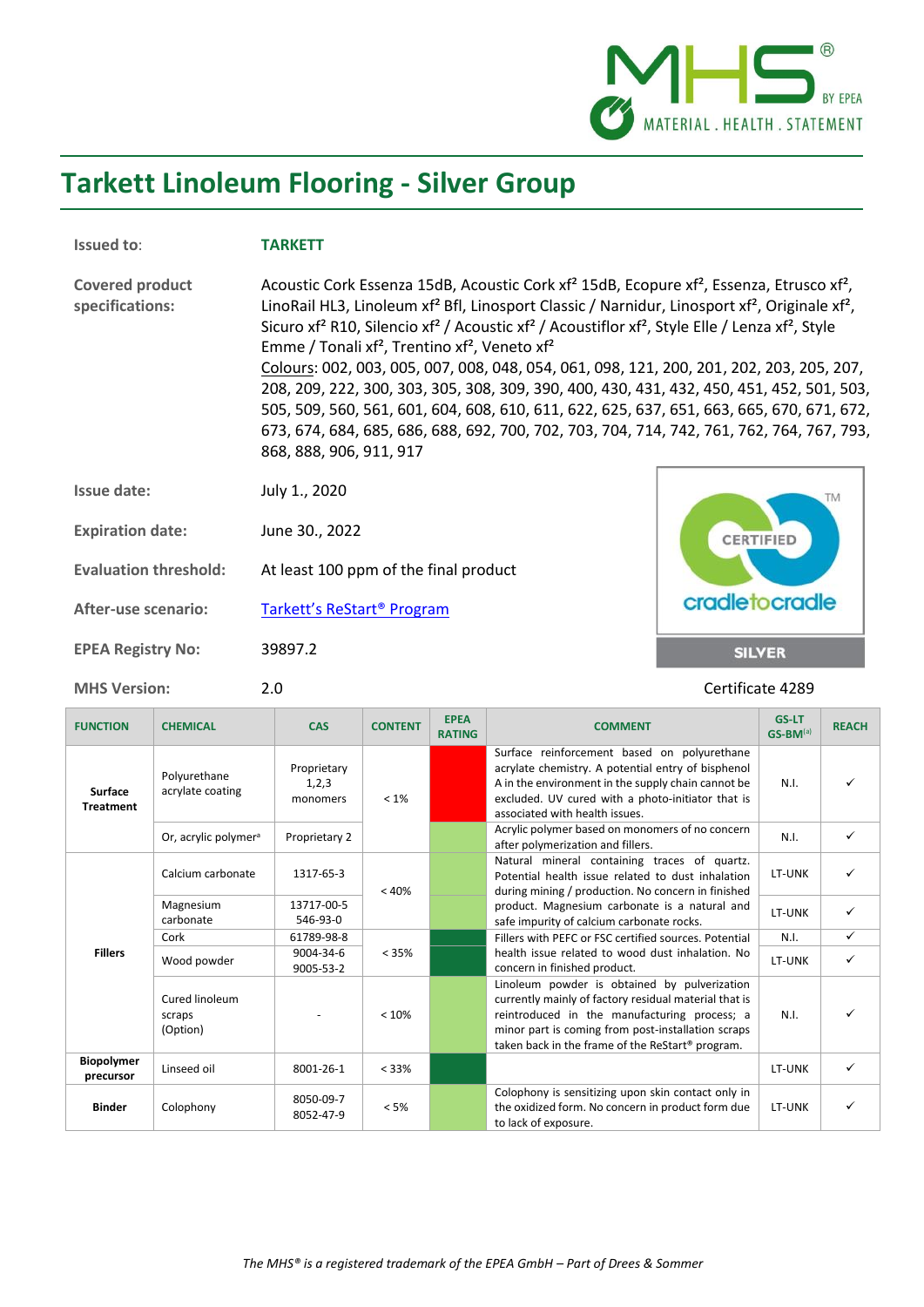| <b>FUNCTION</b>                                                                                                                              | <b>CHEMICAL</b>                                                                                  | <b>CAS</b>                                                                            | <b>CONTENT</b>                                                                    | <b>EPEA</b><br><b>RATING</b>                                                                                                                          | <b>COMMENT</b>                                                                                                                                                                                                                                                                                                                                                                                                           | <b>GS-LT</b><br>$GS-BM^{(a)}$                                                    | <b>REACH</b> |  |
|----------------------------------------------------------------------------------------------------------------------------------------------|--------------------------------------------------------------------------------------------------|---------------------------------------------------------------------------------------|-----------------------------------------------------------------------------------|-------------------------------------------------------------------------------------------------------------------------------------------------------|--------------------------------------------------------------------------------------------------------------------------------------------------------------------------------------------------------------------------------------------------------------------------------------------------------------------------------------------------------------------------------------------------------------------------|----------------------------------------------------------------------------------|--------------|--|
|                                                                                                                                              | Walnut husk <sup>d</sup>                                                                         |                                                                                       |                                                                                   |                                                                                                                                                       |                                                                                                                                                                                                                                                                                                                                                                                                                          | N.I.                                                                             | ✓            |  |
|                                                                                                                                              | Vegetal carbon<br>powder <sup>d</sup>                                                            | 1333-86-4                                                                             | < 7%                                                                              |                                                                                                                                                       | Vegetal pigments with no indication for health<br>issues during and after use.                                                                                                                                                                                                                                                                                                                                           | BM1                                                                              | ✓            |  |
|                                                                                                                                              | <b>Titanium Dioxide</b>                                                                          | 13463-67-7                                                                            | < 10%                                                                             | Organic and inorganic (Titanium dioxide, iron<br>oxides, carbon black) pigments. Potential health<br>issue related to dust inhalation during mining / | $LT-1$                                                                                                                                                                                                                                                                                                                                                                                                                   | ✓                                                                                |              |  |
|                                                                                                                                              | Pigment Black 7                                                                                  | 1333-86-4                                                                             |                                                                                   | BM1                                                                                                                                                   | ✓                                                                                                                                                                                                                                                                                                                                                                                                                        |                                                                                  |              |  |
| <b>Pigments</b><br>Iron oxide pigments                                                                                                       |                                                                                                  | 1310-14-1                                                                             | $< 1\%$                                                                           |                                                                                                                                                       | production of mineral pigments possible. No<br>concern in the finished product. This applies for<br>titanium dioxide which has been proposed recently<br>to receive a H351i labelling specification<br>(Suspected of causing cancer via inhalation) for a<br>hazard that is seen not specific for this substance<br>but most likely associated with excessive inhalation<br>of dust. No concern in the finished product. | LT-UNK                                                                           | ✓            |  |
|                                                                                                                                              |                                                                                                  | 12227-89-3                                                                            |                                                                                   |                                                                                                                                                       |                                                                                                                                                                                                                                                                                                                                                                                                                          | BM1                                                                              | ✓            |  |
|                                                                                                                                              |                                                                                                  | 1309-37-1                                                                             |                                                                                   |                                                                                                                                                       |                                                                                                                                                                                                                                                                                                                                                                                                                          | BM1                                                                              | ✓            |  |
|                                                                                                                                              |                                                                                                  | Proprietary 1                                                                         |                                                                                   |                                                                                                                                                       |                                                                                                                                                                                                                                                                                                                                                                                                                          | LT-UNK                                                                           | ✓            |  |
|                                                                                                                                              | Organic pigments                                                                                 |                                                                                       |                                                                                   |                                                                                                                                                       | Halogenated organic compounds (contributors to<br>dioxin formation when combusted). No concern                                                                                                                                                                                                                                                                                                                           | LT-UNK                                                                           | ✓            |  |
|                                                                                                                                              |                                                                                                  |                                                                                       |                                                                                   |                                                                                                                                                       | during the use phase.                                                                                                                                                                                                                                                                                                                                                                                                    | $LT-P1$                                                                          | ✓            |  |
|                                                                                                                                              | Aluminium silicate                                                                               | 12141-46-7                                                                            |                                                                                   |                                                                                                                                                       | Additives with a function for the product or having                                                                                                                                                                                                                                                                                                                                                                      | LT-UNK                                                                           | ✓            |  |
| <b>Formulation</b>                                                                                                                           | Calcium dihydroxide                                                                              | 1305-62-0                                                                             | $< 0.5\%$                                                                         |                                                                                                                                                       |                                                                                                                                                                                                                                                                                                                                                                                                                          | $LT-P1$                                                                          | ✓            |  |
| auxiliaries                                                                                                                                  | Proprietary                                                                                      | Proprietary 1                                                                         |                                                                                   |                                                                                                                                                       |                                                                                                                                                                                                                                                                                                                                                                                                                          | $LT-P1$<br>BM1                                                                   | ✓<br>✓       |  |
|                                                                                                                                              | Jute                                                                                             |                                                                                       |                                                                                   |                                                                                                                                                       |                                                                                                                                                                                                                                                                                                                                                                                                                          |                                                                                  |              |  |
|                                                                                                                                              | <b>Tamarind kernel</b>                                                                           |                                                                                       |                                                                                   |                                                                                                                                                       | had a function to produce used raw materials.<br>Jute fibre backing with residual additives<br>(< 0.6%) involved in their production process.                                                                                                                                                                                                                                                                            |                                                                                  |              |  |
|                                                                                                                                              | powder                                                                                           |                                                                                       |                                                                                   |                                                                                                                                                       |                                                                                                                                                                                                                                                                                                                                                                                                                          |                                                                                  |              |  |
| Jute layer                                                                                                                                   | Tamarind oil                                                                                     | 72968-49-1                                                                            | < 11%                                                                             |                                                                                                                                                       |                                                                                                                                                                                                                                                                                                                                                                                                                          | N.I.                                                                             | ✓            |  |
|                                                                                                                                              | Liquid Paraffin                                                                                  | 8012-95-1                                                                             |                                                                                   |                                                                                                                                                       |                                                                                                                                                                                                                                                                                                                                                                                                                          | LT-UNK                                                                           | ✓            |  |
|                                                                                                                                              | White mineral oil                                                                                | 8042-47-5                                                                             |                                                                                   |                                                                                                                                                       |                                                                                                                                                                                                                                                                                                                                                                                                                          | LT-UNK                                                                           | ✓            |  |
|                                                                                                                                              | Proprietary                                                                                      | Proprietary 2                                                                         |                                                                                   |                                                                                                                                                       |                                                                                                                                                                                                                                                                                                                                                                                                                          | $LT-P1$                                                                          | ✓            |  |
|                                                                                                                                              | Polyurethane                                                                                     | Proprietary 3                                                                         |                                                                                   |                                                                                                                                                       |                                                                                                                                                                                                                                                                                                                                                                                                                          | N.I.                                                                             | ✓            |  |
|                                                                                                                                              |                                                                                                  | Proprietary 3                                                                         | < 18%                                                                             |                                                                                                                                                       | Reformulated polyurethane foam formulation.                                                                                                                                                                                                                                                                                                                                                                              | ✓<br>N.I.<br>✓<br>N.I.<br>✓<br>N.I.<br>✓<br>LT-UNK<br>✓<br>LT-UNK<br>LT-UNK<br>✓ |              |  |
| <b>Additional</b><br>foam<br>backingb                                                                                                        | Proprietary polymer                                                                              | Proprietary 2                                                                         |                                                                                   |                                                                                                                                                       | Partly chemically defined.                                                                                                                                                                                                                                                                                                                                                                                               |                                                                                  |              |  |
|                                                                                                                                              |                                                                                                  | Proprietary 2                                                                         |                                                                                   |                                                                                                                                                       |                                                                                                                                                                                                                                                                                                                                                                                                                          |                                                                                  |              |  |
|                                                                                                                                              | Proprietary 3                                                                                    |                                                                                       |                                                                                   |                                                                                                                                                       |                                                                                                                                                                                                                                                                                                                                                                                                                          |                                                                                  |              |  |
| <b>Adhesive</b> <sup>c</sup>                                                                                                                 | Proprietary                                                                                      | Proprietary 2                                                                         | < 4%                                                                              | Chemically defined adhesive components.                                                                                                               | LT-UNK                                                                                                                                                                                                                                                                                                                                                                                                                   | ✓                                                                                |              |  |
|                                                                                                                                              |                                                                                                  | Proprietary 2                                                                         |                                                                                   |                                                                                                                                                       |                                                                                                                                                                                                                                                                                                                                                                                                                          | LT-UNK                                                                           | $\checkmark$ |  |
| <b>THEREOF:</b>                                                                                                                              |                                                                                                  |                                                                                       |                                                                                   |                                                                                                                                                       |                                                                                                                                                                                                                                                                                                                                                                                                                          |                                                                                  |              |  |
|                                                                                                                                              | Content sourced from abundant minerals                                                           |                                                                                       | < 40%                                                                             |                                                                                                                                                       | Calcium carbonate used as filler is an abundant resource.                                                                                                                                                                                                                                                                                                                                                                |                                                                                  |              |  |
| - Internal post-industrial source<br>(Reprocessed production output)<br>< 10%<br>Recycled<br>- Post-installation / Pre-use source<br>content |                                                                                                  |                                                                                       | Linoleum powder is obtained by pulverization currently mainly of factory residual |                                                                                                                                                       |                                                                                                                                                                                                                                                                                                                                                                                                                          |                                                                                  |              |  |
|                                                                                                                                              |                                                                                                  |                                                                                       |                                                                                   | material that is reintroduced in the manufacturing process; a minor part is coming from                                                               |                                                                                                                                                                                                                                                                                                                                                                                                                          |                                                                                  |              |  |
|                                                                                                                                              |                                                                                                  | post-installation scraps taken back in the frame of the ReStart <sup>®</sup> program. |                                                                                   |                                                                                                                                                       |                                                                                                                                                                                                                                                                                                                                                                                                                          |                                                                                  |              |  |
|                                                                                                                                              | - Post-use source                                                                                |                                                                                       | < 15%                                                                             | The additional foam backing is made with reprocessed polyurethane foams obtained<br>from recyclers.                                                   |                                                                                                                                                                                                                                                                                                                                                                                                                          |                                                                                  |              |  |
| <b>Biologically</b>                                                                                                                          | - Animal<br>Most of the content originates from renewable plant resources (wood, linseed oil and |                                                                                       |                                                                                   |                                                                                                                                                       |                                                                                                                                                                                                                                                                                                                                                                                                                          |                                                                                  |              |  |
| renewable<br>- Vegetal<br>content                                                                                                            |                                                                                                  | >60%                                                                                  | jute fibres).                                                                     |                                                                                                                                                       |                                                                                                                                                                                                                                                                                                                                                                                                                          |                                                                                  |              |  |

ª Only in Essenza, Acoustic Cork Essenza 15dB; ʰ Only in Silencio xf² / Acoustic xf² / Acoustiflor xf², Ecopure xf²; ˚ Only in Silencio xf² / Acoustic xf² / Acoustiflor xf<sup>2</sup>, Ecopure xf<sup>2</sup>, Acoustic Cork xf<sup>2</sup> 15dB, Acoustic Cork Essenza 15dB; <sup>d</sup> Only in Originale range

EPEA's rating methodology is based on the Cradle to Cradle approach with the European Precautionary principle. It is made in relation with a quality target, an after-use scenario and on the background of the specific supply chain materials used by the article's manufacturer. The assessment of hazard/safety properties of chemicals is made at the best of our knowledge at the date of MHS™ issue (more information in [MHS Development Guidance V2.0\).](file:///C:/Users/Riviere/AppData/Roaming/Microsoft/Word/MHS%20Development%20Guidance%20%20V2.0) EPEA believes the data forth herein are accurate as of the date hereof. EPEA makes no warranty with respect thereto and expressly disclaims all liability for reliance thereon. Such data are offered solely for your consideration, investigation and verification.

**Dr. Peter Mösle Dr. Alain Rivière**

Partner & Managing Director Scientific Supervisor